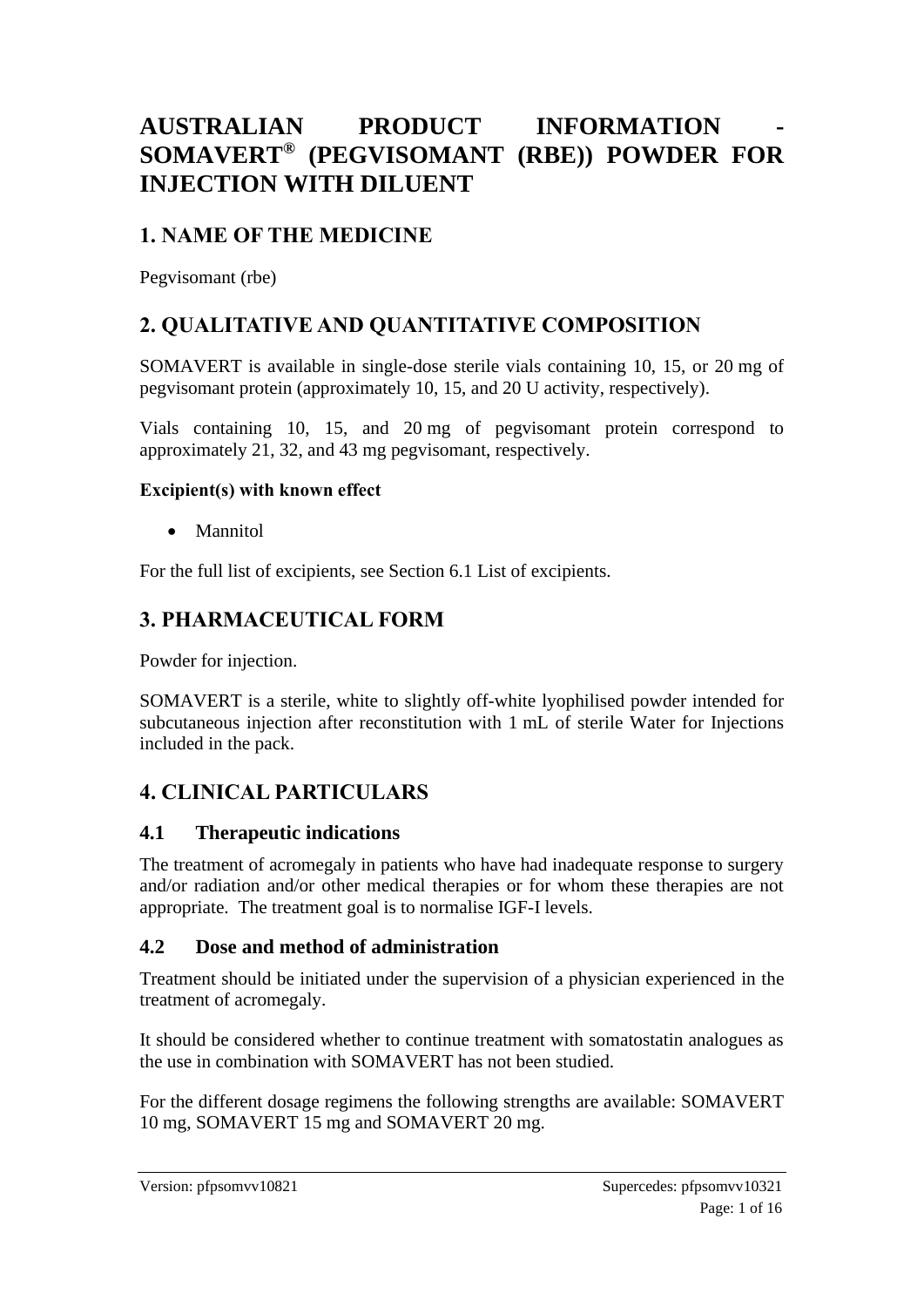Prior to the start of pegvisomant, patients should have an assessment of baseline levels of liver tests [serum alanine aminotransferase (ALT), aspartate aminotransferase (AST), serum total bilirubin (TBIL), and alkaline phosphatase (ALP)]. For recommendations regarding initiation of pegvisomant based on baseline liver tests and recommendations for monitoring of liver tests while on pegvisomant, refer to Table 1 in Section 4.4 - Special warnings and precautions for use.

Serum IGF-I levels should be obtained prior to initiating therapy. A loading dose of 80 mg of SOMAVERT should be administered subcutaneously under medical supervision. Thereafter, the patient should begin daily subcutaneous injections of 10 mg of SOMAVERT. Serum IGF-I levels should be obtained every 4 to 6 weeks and appropriate dose adjustments made in increments of 5 mg/day in order to maintain the serum IGF-I level within the age-adjusted normal range and alleviate the signs and symptoms of acromegaly.

The maximum daily maintenance dose should not exceed 30 mg.

The site of injection should be rotated daily to help prevent lipohypertrophy.

#### **Diabetic patients**

During treatment with SOMAVERT, patients on anti-diabetic therapy may need reduced doses of insulin or oral hypoglycaemic agents because SOMAVERT increases insulin sensitivity and glucose tolerance (see also Section 4.4 Special warnings and precautions for use - Glucose Metabolism).

#### **Elderly patients**

Clinical studies of SOMAVERT did not include sufficient numbers of subjects aged 65 and over to determine whether they respond differently from younger subjects. In general, dose selection for an elderly patient should be cautious, usually starting at the low end of the dosing range, reflecting the greater frequency of decreased hepatic, renal, or cardiac function, and of concomitant disease or other drug therapy (see Section 4.4 Special warnings and precautions for use - Use in the Elderly).

Heavier individuals tend to have a higher total body clearance of pegvisomant than lighter individuals, and may thus require greater doses of pegvisomant (see Section 5.2 Pharmacokinetic properties - Metabolism and Excretion).

In clinical studies, patients on opioids often needed higher serum pegvisomant concentrations to achieve appropriate IGF-I suppression compared with patients not receiving opioids. The mechanism of this interaction is not known (see Section 4.4 Special warnings and precautions for use and Section 4.5 Interactions with other medicines and forms of interactions).

#### **Instructions for Use and Handling**

SOMAVERT is supplied as a lyophilised powder. Reconstitute SOMAVERT by injecting the diluent provided in the pack (sterile Water for Injections) into the vial of SOMAVERT powder, aiming the stream of liquid against the wall of the vial. Hold the vial and diluent syringe in one hand and gently swirl the liquid to dissolve the powder. **DO NOT SHAKE THE VIAL,** as this may cause denaturation of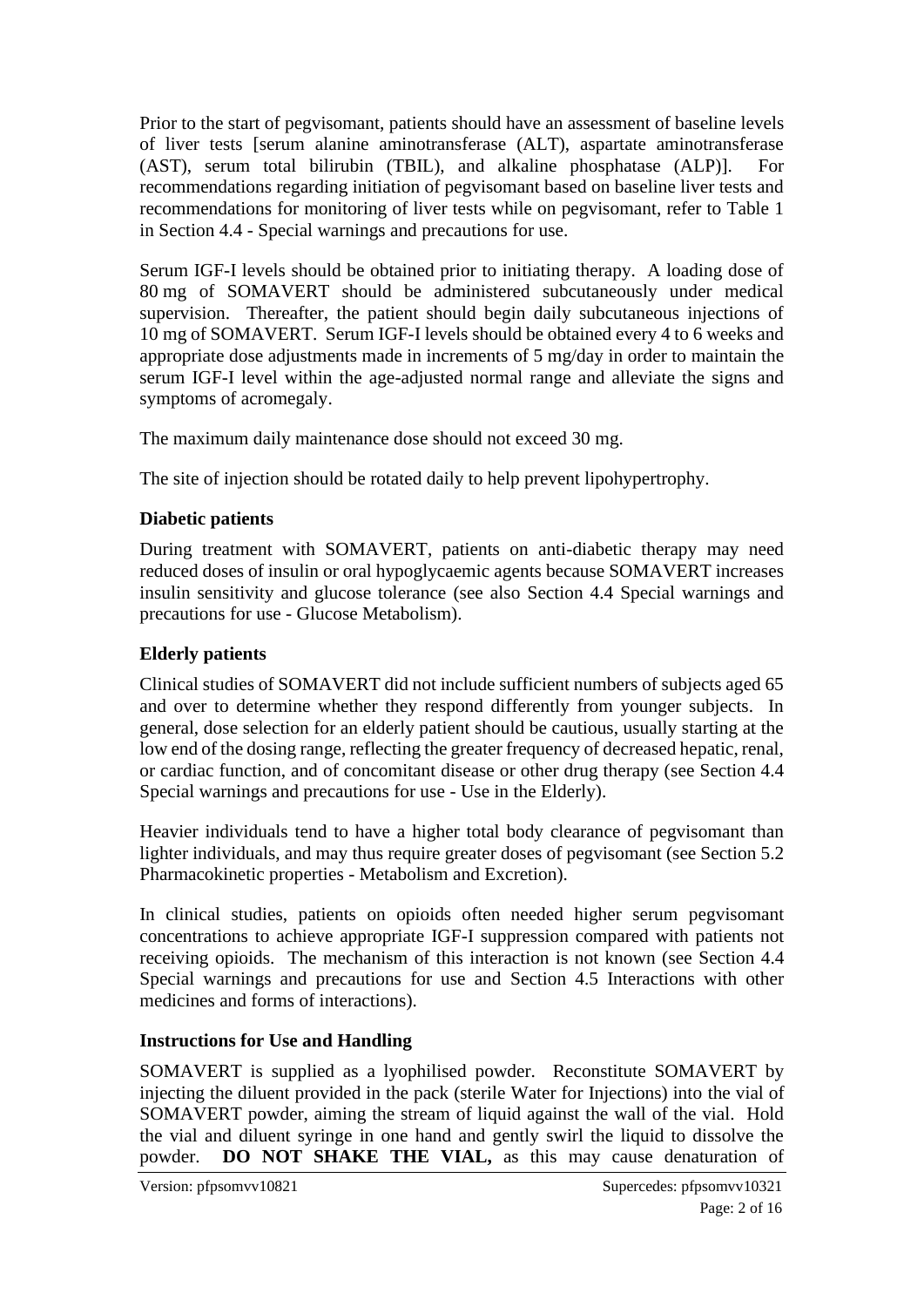pegvisomant. After reconstitution, each vial contains 10, 15 or 20 mg of pegvisomant in 1 mL of solution. The solution should be clear after reconstitution. If the solution is cloudy or contains particles, do not inject it.

Detailed instructions for the preparation and administration of SOMAVERT are contained in the leaflet provided in the pack.

To reduce microbiological hazard, use as soon as practicable after reconstitution. If storage is necessary, hold at  $2^{\circ}C - 8^{\circ}C$  for not more than 6 hours.

This product contains no antimicrobial agent. SOMAVERT is for single use in one patient only. Discard any residue.

### **4.3 Contraindications**

SOMAVERT is contraindicated in patients with a history of hypersensitivity to pegvisomant or any of the excipients.

### **4.4 Special warnings and precautions for use**

#### **Tumour Growth**

As growth hormone-secreting pituitary tumours may sometimes expand, causing serious complications (e.g. visual field defects), it is essential that all patients be carefully monitored. If evidence of tumour expansion appears, alternative procedures may be advisable.

During clinical studies with SOMAVERT, two patients manifested progressive tumour growth. Both patients had, at baseline, large globular tumours impinging on the optic chiasm, which had been relatively resistant to previous anti-acromegalic therapies. Overall, mean tumour size was unchanged during the course of treatment with SOMAVERT in the clinical studies.

#### **Glucose Metabolism**

Growth hormone opposes the effects of insulin on carbohydrate metabolism by decreasing insulin sensitivity and patients with acromegaly therefore have significant insulin resistance; thus, glucose tolerance may increase in some patients treated with SOMAVERT. No case of clinically relevant hypoglycaemia was observed in acromegalic patients with diabetes mellitus who were treated with SOMAVERT during the clinical studies; however, these patients should be carefully monitored and doses of anti-diabetic drugs reduced as necessary (see Section 4.2 Dose and method of administration).

#### **Growth Hormone Deficiency**

SOMAVERT is a potent antagonist of growth hormone action. A state of functional growth hormone (GH) deficiency may result from administration of SOMAVERT, despite the presence of elevated serum GH levels, if serum IGF-I levels drop below the age-adjusted normal range. Serum IGF-I levels should therefore be monitored and maintained within the age-adjusted normal range by adjustment of the dose of **SOMAVERT.**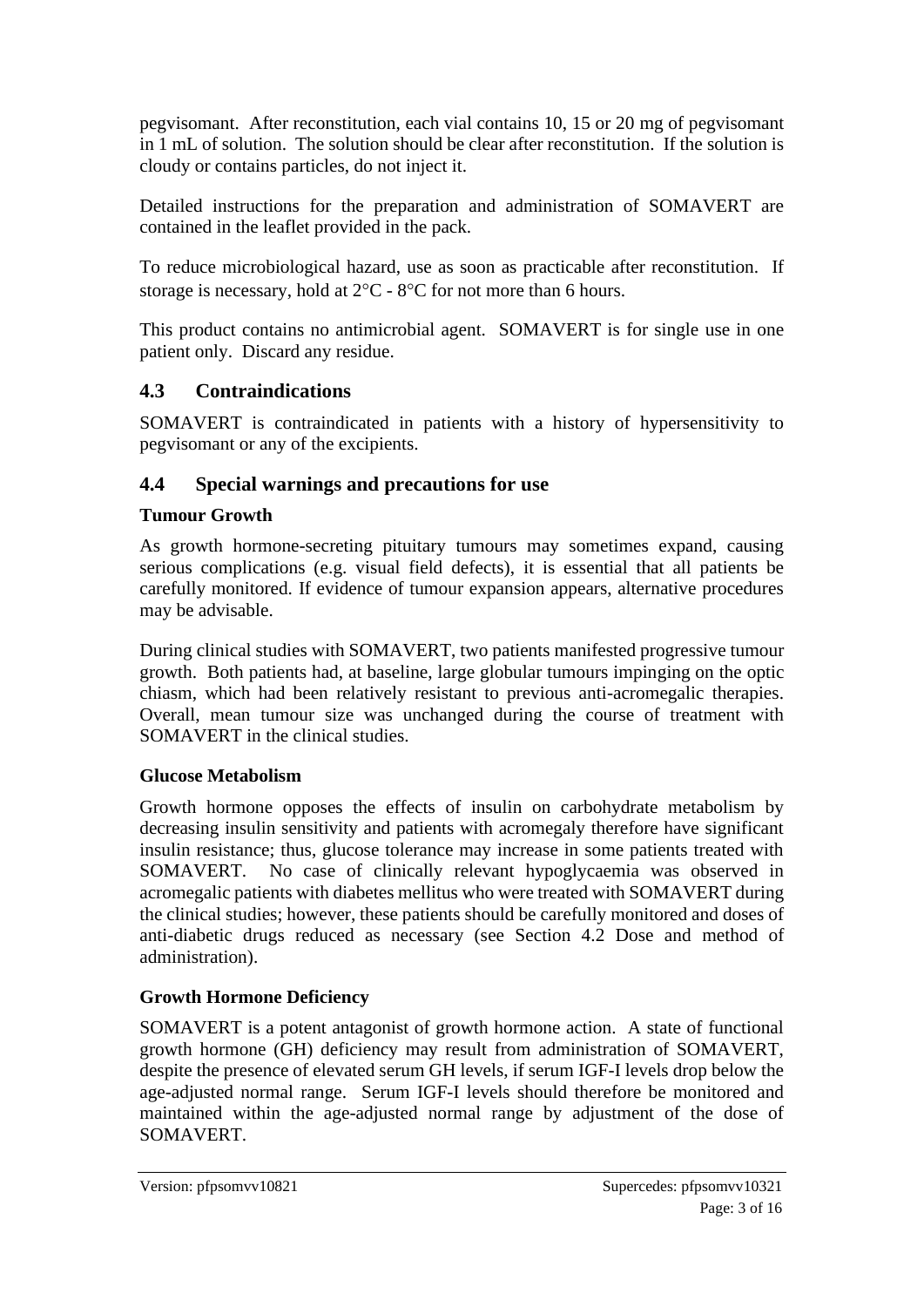Pegvisomant has significant structural similarity to growth hormone (GH) which causes it to cross-react in commercially available GH assays. In addition, treatment with pegvisomant results in elevated growth hormone levels. SOMAVERT treatment should therefore not be monitored or adjusted based on serum GH concentrations. Instead, monitoring and dose adjustments should be based on serum IGF-I levels.

### **Liver Function Tests**

Elevations of serum concentrations of alanine aminotransferase (ALT) and aspartate aminotransferase (AST) greater than 10 times the upper limit of normal (ULN) were reported in two patients (0.8%) treated with SOMAVERT during the clinical studies. The event resolved in one patient upon dechallenge and recurred on rechallenge. A liver biopsy performed on the second patient was consistent with chronic hepatitis of unknown aetiology, which was considered unlikely to be related to SOMAVERT treatment. In both patients, the transaminase elevations normalised after discontinuation of SOMAVERT.

During the clinical studies, the incidence of elevations in ALT greater than 3 times but less than or equal to 10 times the ULN in patients treated with SOMAVERT and placebo were 1.2% and 2.1%, respectively.

The transaminase elevations did not appear to be related to the dose or duration of SOMAVERT treatment, generally occurred within 4 to 12 weeks of initiation of therapy, and were not associated with any identifiable biochemical, phenotypic, or genetic predictors.

Prior to the start of pegvisomant, patients should have an assessment of baseline levels of liver tests [serum alanine aminotransferase (ALT), aspartate aminotransferase (AST), serum total bilirubin (TBIL), and alkaline phosphatase (ALP)]. Evidence of obstructive biliary tract disease should be ruled out in patients with elevations of ALT and AST or in patients with a prior history of treatment with any somatostatin analogue. Pegvisomant should not be initiated or continued if signs of liver disease are present, pending a comprehensive hepatic evaluation. For recommendations regarding initiation of pegvisomant based on baseline liver tests and recommendations for monitoring of liver tests while on pegvisomant, refer to Table 1.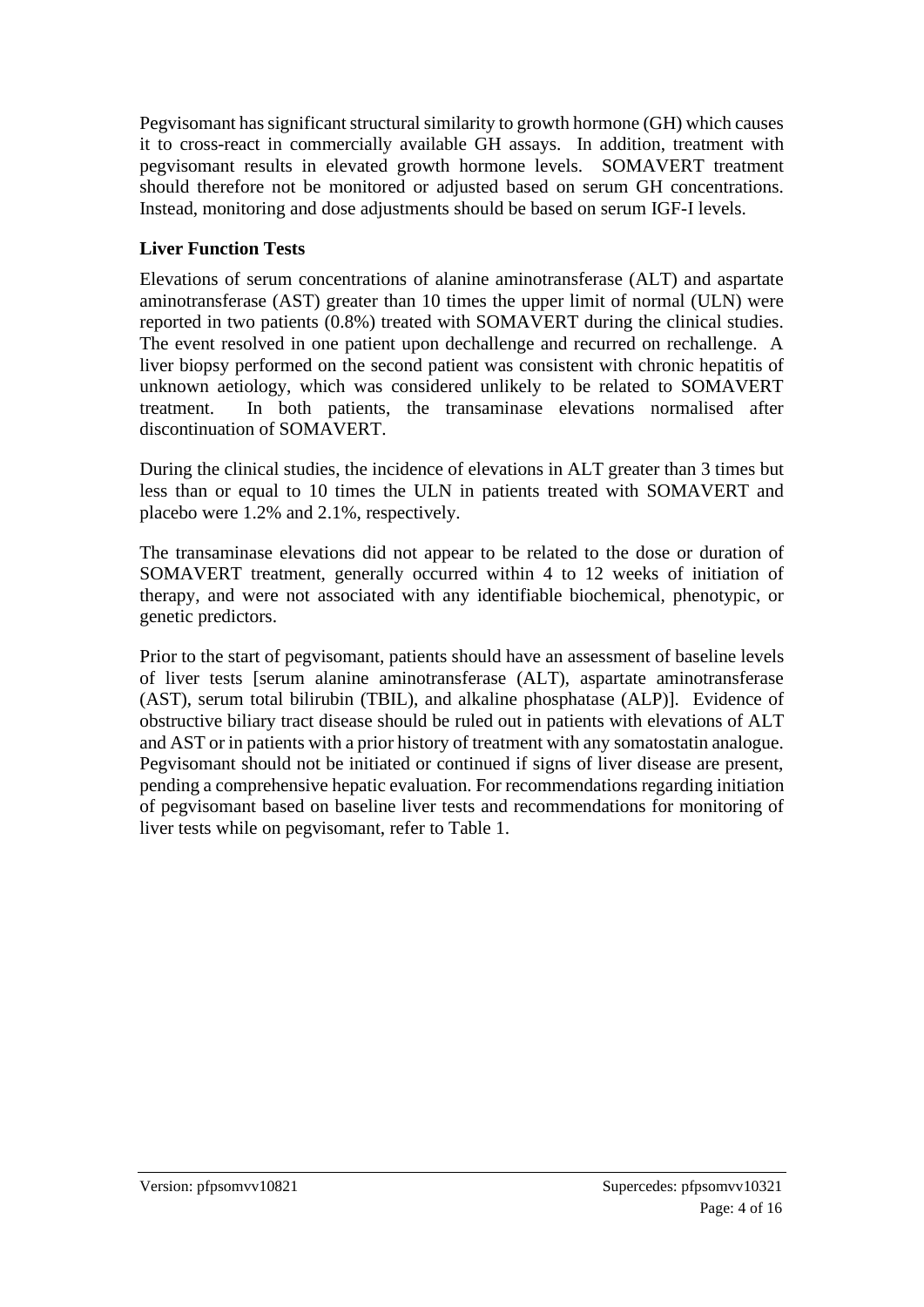#### **Table 1: Recommendations for Initiation of Pegvisomant Treatment Based on Baseline Liver Tests and for Periodic Monitoring of Liver Tests During Pegvisomant Treatment**

| <b>Baseline LT Levels</b>                          | <b>Recommendations</b>                                                                                                                                                                                                                                                                                                                                                                                                                                                |
|----------------------------------------------------|-----------------------------------------------------------------------------------------------------------------------------------------------------------------------------------------------------------------------------------------------------------------------------------------------------------------------------------------------------------------------------------------------------------------------------------------------------------------------|
| Normal                                             | May treat with pegvisomant.<br>Serum concentrations of ALT and AST should be<br>monitored at 4 to 6 week intervals for the first 6<br>months of treatment with pegvisomant, or at any<br>time in patients exhibiting symptoms suggestive of<br>hepatitis.                                                                                                                                                                                                             |
| Elevated, but less than or<br>equal to 3 times ULN | May treat with pegvisomant; however, monitor LTs<br>monthly for at least 1 year after initiation of therapy<br>and then bi-annually for the next year.                                                                                                                                                                                                                                                                                                                |
| Greater than 3 times ULN                           | • Do not treat with pegvisomant until a<br>comprehensive workup establishes the cause of the<br>patient's liver dysfunction.<br>Determine if cholelithiasis or choledocholithiasis is<br>present, particularly in patients with a history of<br>prior therapy with somatostatin analogues.<br>Based on the workup, consider initiation of therapy<br>with pegvisomant.<br>If the decision is to treat, LTs and clinical<br>symptoms should be monitored very closely. |

Abbreviations: ALT=alanine aminotransferase; AST=aspartate aminotransferase; LT=liver test; ULN=upper limit of normal.

If a patient develops LT elevations, or any other signs or symptoms of liver dysfunction while receiving pegvisomant, the following patient management is recommended (Table 2).

| Table 2: Clinical Recommendations Based on Abnormal Liver Test Results While |  |
|------------------------------------------------------------------------------|--|
| on Pegvisomant                                                               |  |

| <b>LT Levels and Clinical</b><br>Signs/Symptoms                                                                   | <b>Recommendations</b>                                                                                                                                                             |
|-------------------------------------------------------------------------------------------------------------------|------------------------------------------------------------------------------------------------------------------------------------------------------------------------------------|
| Elevated, but less than or<br>equal to 3 times ULN                                                                | May continue therapy with pegvisomant. However,<br>monitor LTs monthly to determine if further increases<br>occur.                                                                 |
| Greater than 3 but less than<br>5 times ULN (without)<br>signs/symptoms of hepatitis<br>or other liver injury, or | May continue therapy with pegvisomant. However,<br>monitor LTs weekly to determine if further increases<br>occur (see below).<br>Perform a comprehensive hepatic workup to discern |
| increase in serum TBIL)                                                                                           | if an alternative cause of liver dysfunction is present.                                                                                                                           |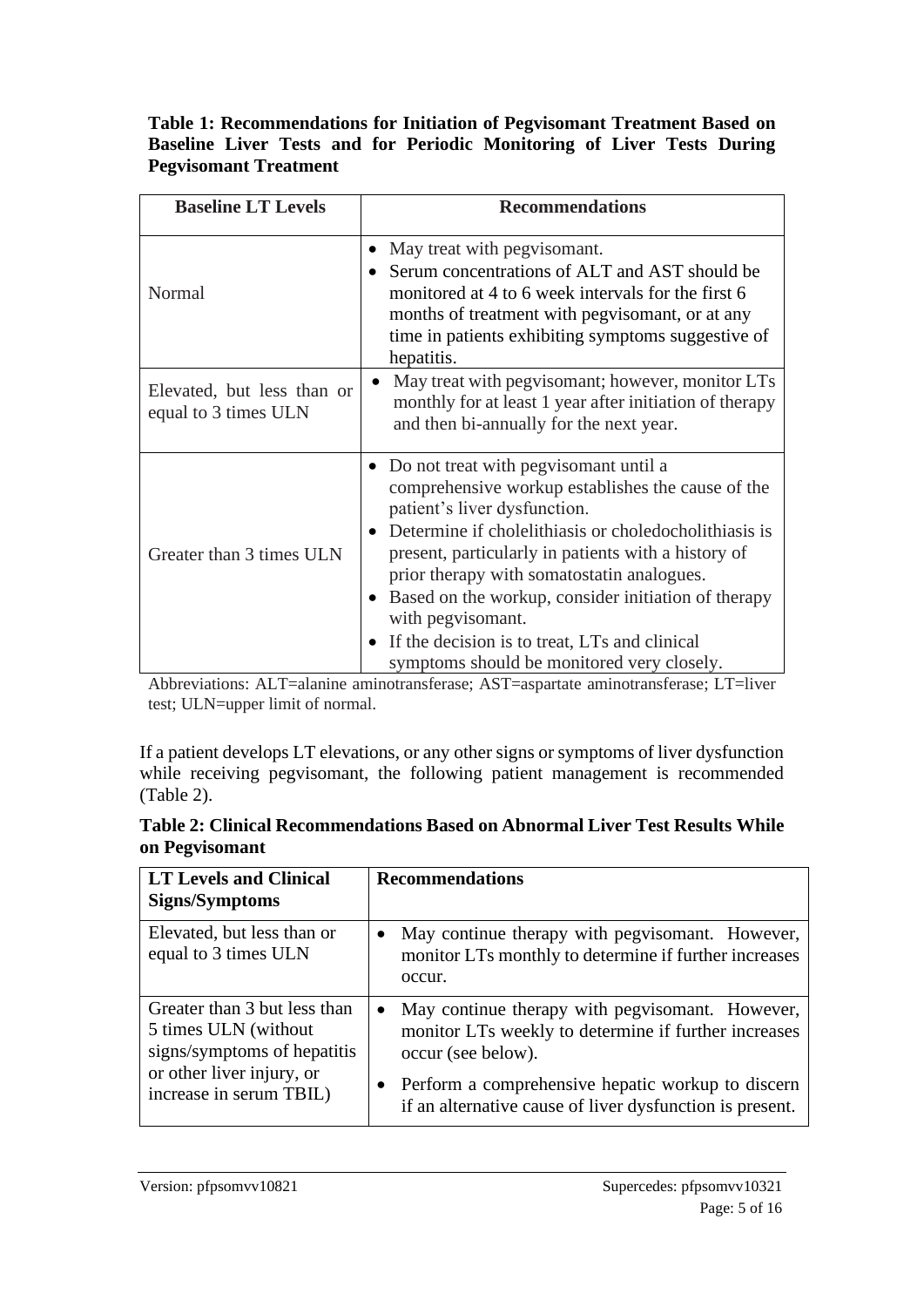| <b>LT Levels and Clinical</b><br><b>Signs/Symptoms</b>                                                                                                                                                                     | <b>Recommendations</b>                                                                                                                                                                                                                                                                                                                                                         |
|----------------------------------------------------------------------------------------------------------------------------------------------------------------------------------------------------------------------------|--------------------------------------------------------------------------------------------------------------------------------------------------------------------------------------------------------------------------------------------------------------------------------------------------------------------------------------------------------------------------------|
| At least 5 times ULN, or<br>transaminase elevations at<br>least 3 times ULN<br>associated with any increase<br>in serum TBIL (with or<br>without signs/symptoms of<br>hepatitis or other liver<br>injury)                  | Discontinue pegvisomant immediately.<br>Perform a comprehensive hepatic workup, including<br>serial LTs, to determine if and when serum levels<br>return to normal.<br>If LTs normalize (regardless of whether an alternative<br>cause of the liver dysfunction is discovered), consider<br>cautious reinitiation of therapy with pegvisomant,<br>with frequent LT monitoring. |
| Signs or symptoms<br>suggestive of hepatitis or<br>other liver injury (e.g.,<br>jaundice, bilirubinuria,<br>fatigue, nausea, vomiting,<br>right upper quadrant pain,<br>ascites, unexplained<br>oedema, easy bruisability) | Immediately perform a comprehensive<br>hepatic<br>$\bullet$<br>workup.<br>If liver injury is confirmed, the drug should be<br>discontinued.                                                                                                                                                                                                                                    |

Abbreviations: ALT=alanine aminotransferase; AST=aspartate aminotransferase; LT=liver test; TBIL=serum total bilirubin; ULN=upper limit of normal.

#### **Use in Patients with Impaired Hepatic Function**

The safety and effectiveness of SOMAVERT in patients with hepatic insufficiency has not been established.

#### **Use in Patients with Impaired Renal Function**

The safety and effectiveness of SOMAVERT in patients with renal insufficiency has not been established.

#### **Use in the Elderly**

Clinical studies of SOMAVERT did not include sufficient numbers of subjects aged 65 and over to determine whether they respond differently from younger subjects. In general, dose selection for an elderly patient should be cautious, usually starting at the low end of the dosing range, reflecting the greater frequency of decreased hepatic, renal, or cardiac function, and of concomitant disease or other drug therapy.

#### **Paediatric Use**

The safety and effectiveness of SOMAVERT in paediatric patients has not been established.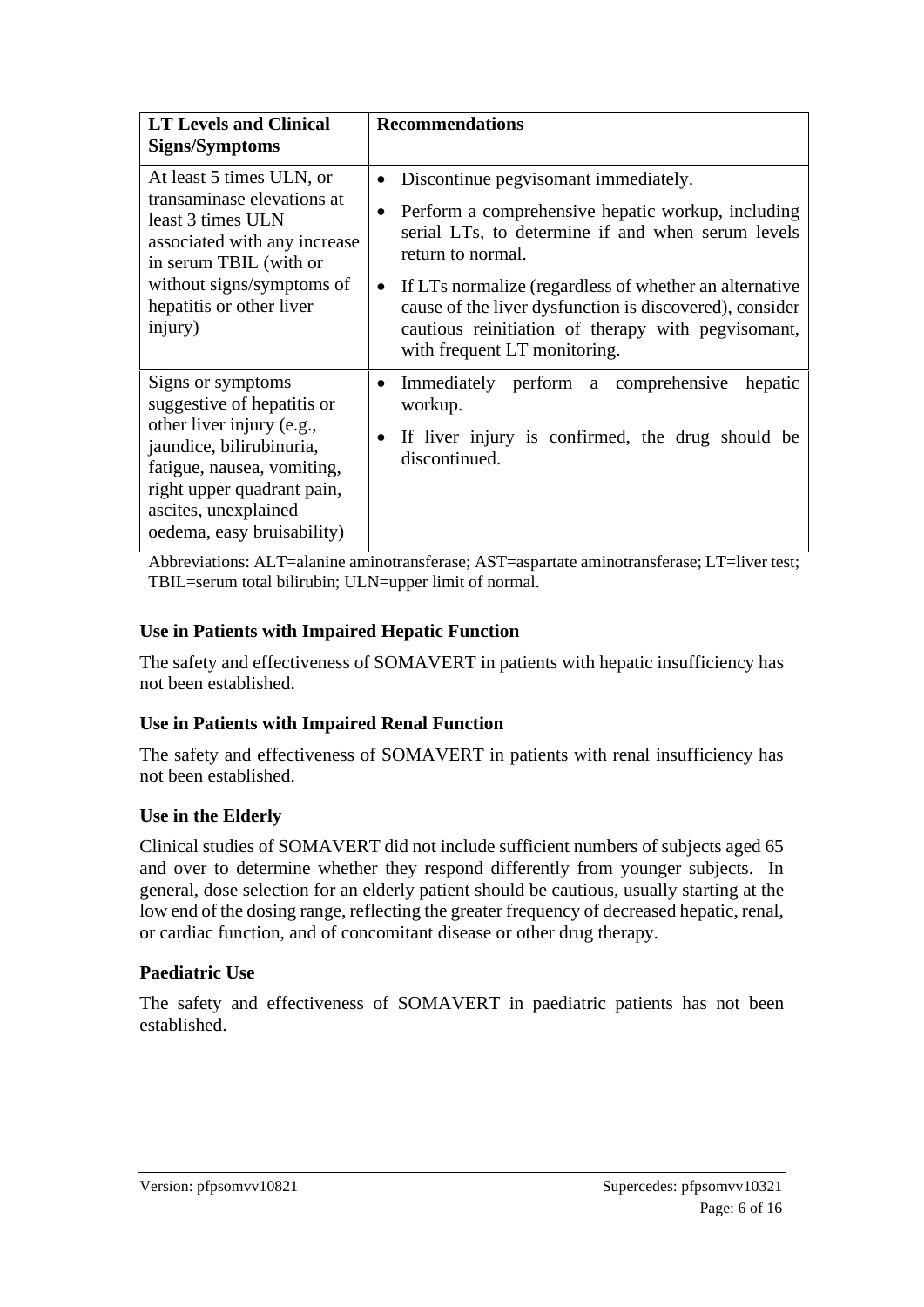### **Effects on Laboratory Tests**

#### *Liver Function Tests*

Recommendations for monitoring liver function tests are stated above (see Section 4.4 Special warnings and precautions for use – Effects on Laboratory Tests - Liver Function Tests).

### *IGF-I Levels*

Treatment with SOMAVERT should be evaluated by monitoring serum IGF-I concentrations four to six weeks after therapy is initiated or any dose adjustments are made and at least every six months after IGF-I levels have normalised. The goals of treatment should be to maintain a patient's serum IGF-I concentration within the ageadjusted normal range and to control the signs and symptoms of acromegaly.

### *GH Levels*

Pegvisomant has significant structural similarity to growth hormone (GH) which causes it to cross-react in commercially available GH assays. In addition, treatment with pegvisomant results in elevated growth hormone levels. SOMAVERT treatment should therefore not be monitored or adjusted based on serum GH concentrations. Instead, monitoring and dose adjustments should be based on serum IGF-I levels.

### **Use in Pregnancy**

Acromegaly control may improve during pregnancy (see Section 4.6 Fertility, pregnancy and lactation) and SOMAVERT doses may need to be adjusted (see Section 4.2 Dose and method of administration) based on IGF-I values.

### **4.5 Interactions with other medicines and other forms of interactions**

Interactions between SOMAVERT and other medicinal products have not been evaluated in formal studies.

Patients receiving insulin or oral hypoglycaemic medicinal products may require dose reduction of these therapeutic agents due to the effect of SOMAVERT on insulin sensitivity (see Section 4.2 Dose and method of administration and Section 4.4 Special warnings and precautions for use - Glucose Metabolism).

In clinical studies, patients on opioids often needed higher serum pegvisomant concentrations to achieve appropriate IGF-I suppression compared with patients not receiving opioids. The mechanism of this interaction is not known.

## **4.6 Fertility, pregnancy and lactation**

#### **Women of Childbearing Potential**

Pegvisomant may indirectly impact childbearing potential as it relates to fertility and pregnancy as noted below.

#### **Effects on Fertility**

The effects of SOMAVERT on fertility and reproductive performance are not known. No study has been conducted in animals to investigate the effects of pegvisomant on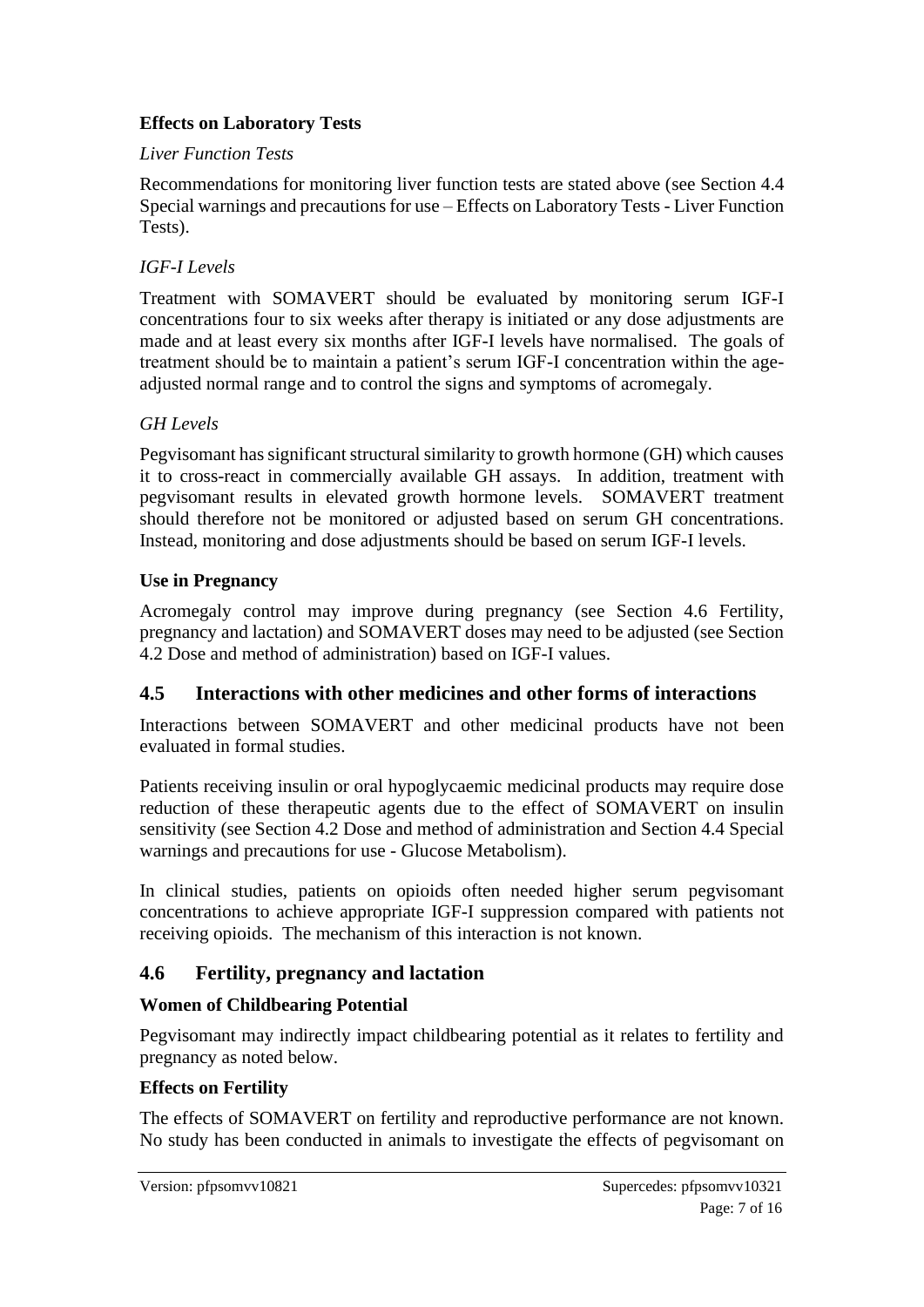fertility or general reproductive performance and there is no clinical experience of the use of SOMAVERT in women of reproductive age.

The therapeutic benefits of a reduction in IGF-I concentration, which results in improvements of the patient's clinical condition, could potentially increase fertility in female patients. Patients should be advised to use adequate contraception if necessary. SOMAVERT is not recommended during pregnancy (see Section 4.6 Fertility, pregnancy and lactation - Use in Pregnancy).

#### **Use in Pregnancy - Category B3**

In studies in pregnant rabbits, pegvisomant was not teratogenic when administered subcutaneously during organogenesis at doses up to 10 mg/kg/day (5.5 times the maximum human therapeutic dose of 30 mg/day, based on body surface area). At 10 mg/kg/day, a reproducible small increase in post-implantation loss was observed. The potential developmental toxicity of pegvisomant has not been investigated in a second animal species. There are no studies in pregnant women. SOMAVERT is not recommended during pregnancy and should be used only if the anticipated therapeutic benefit clearly outweighs the potential risk.

If SOMAVERT is used during pregnancy, IGF-I levels should be closely monitored, especially during the first trimester. It may be necessary to adjust the dose of SOMAVERT during pregnancy (see Section 4.4 Special warnings and precautions for use).

#### **Use in Lactation**

The potential effects of pegvisomant on postnatal development have not been investigated in animals. It is not known whether SOMAVERT is excreted in human milk. Because many drugs are excreted in milk, caution should be exercised when SOMAVERT is administered to a breastfeeding woman.

#### **4.7 Effects on ability to drive and use machines**

No studies on the effect of SOMAVERT on the ability to drive and use machines have been performed. However, adverse effects of SOMAVERT include dizziness which could affect the ability to drive or use machines (see Section 4.8 Adverse effects (undesirable effects).

#### **4.8 Adverse effects (undesirable effects)**

In clinical studies, the majority of adverse reactions to SOMAVERT were of mild to moderate intensity, of limited duration and did not require discontinuation of treatment. Most adverse events did not appear to be dose dependent.

Nine acromegalic patients (9.6%) withdrew from pre-marketing clinical studies because of adverse events, including two patients with marked transaminase elevations, one patient with lipohypertrophy at the injection sites, and one patient with substantial weight gain.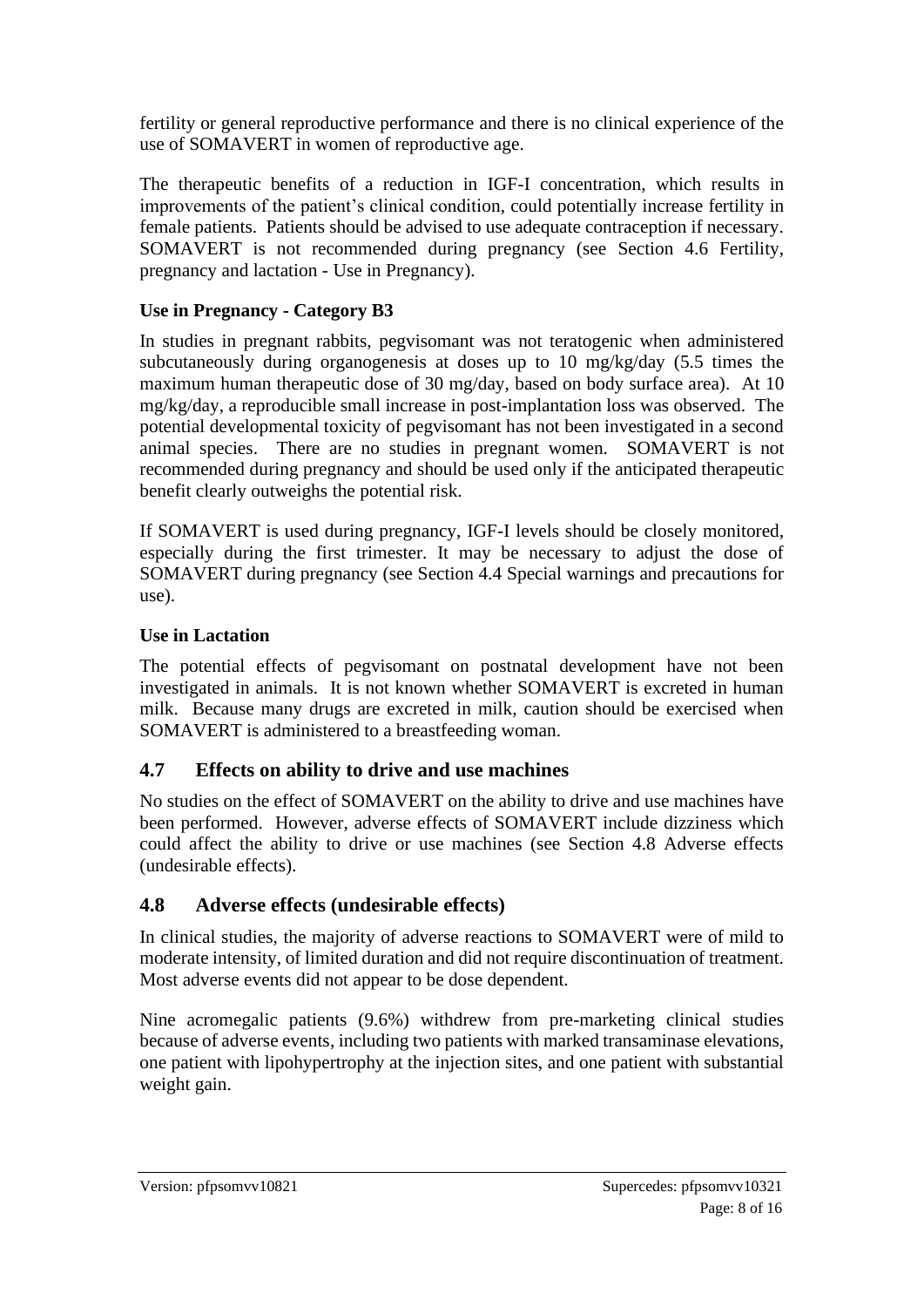Table 3 shows the incidence of treatment-emergent adverse events that were reported in at least two patients treated with SOMAVERT and at frequencies greater than placebo during the 12-week, placebo-controlled study.

| Event                                 | 10 mg/day      | 15 mg/day | $20$ mg/day  | <b>Placebo</b> |
|---------------------------------------|----------------|-----------|--------------|----------------|
|                                       | $n=26$         | $n=26$    | $n=28$       | $n = 32$       |
| <b>General Disorders and</b>          |                |           |              |                |
| <b>Administration Site Conditions</b> |                |           |              |                |
| Pain                                  | 2(8%)          | 1(4%)     | 4(14%)       | 2(6%)          |
| Injection site reaction               | 2(8%)          | 1(4%)     | 3(11%)       | $\theta$       |
| Oedema peripheral                     | 2(8%)          | $\Omega$  | $1(4\%)$     | $\overline{0}$ |
| Chest pain                            | $1(4\%)$       | 2(8%)     | $\Omega$     | $\overline{0}$ |
| <b>Gastrointestinal Disorders</b>     |                |           |              |                |
| Diarrhoea                             | 1(4%)          | $\theta$  | 4(14%)       | 1(3%)          |
| Nausea                                | $\Omega$       | 2(8%)     | 4(14%)       | 1(3%)          |
| <b>Infections and Infestations</b>    |                |           |              |                |
| Influenza                             | 1(4%)          | 3(12%)    | 2(7%)        | $\Omega$       |
| Infection <sup>b</sup>                | 6(23%)         | $\theta$  | $\theta$     | 2(6%)          |
| <b>Sinusitis</b>                      | 2(8%)          | $\theta$  | 1(4%)        | 1(3%)          |
| Injury, Poisoning and                 |                |           |              |                |
| <b>Procedural Complications</b>       |                |           |              |                |
| Injury                                | 2(8%)          | $1(4\%)$  | $\mathbf{0}$ | 1(3%)          |
| <b>Investigations</b>                 |                |           |              |                |
| Liver function                        | 3(12%)         | $1(4\%)$  | $1(4\%)$     | 1(3%)          |
| tests abnormal                        |                |           |              |                |
| Musculoskeletal and                   |                |           |              |                |
| <b>Connective Tissue Disorders</b>    |                |           |              |                |
| Back pain                             | 2(8%)          | $\Omega$  | 1(4%)        | 1(3%)          |
| <b>Nervous System Disorders</b>       |                |           |              |                |
| <b>Dizziness</b>                      | 2(8%)          | 1(4%)     | 1(4%)        | 2(6%)          |
| Paresthesia                           | $\Omega$       | $\Omega$  | 2(7%)        | 2(6%)          |
| <b>Vascular Disorders</b>             |                |           |              |                |
| Hypertension                          | $\overline{0}$ | 2(8%)     | $\mathbf{0}$ | $\theta$       |

**Table 3. Number of Patients (%) with Acromegaly Reporting Adverse Events in a 12-week Placebo-controlled Study with SOMAVERT**<sup>a</sup>

<sup>a</sup> Table includes only those events that were reported in at least 2 patients and at a higher incidence in patients treated with SOMAVERT than in patients treated with placebo.

<sup>b</sup> The 6 events coded as "infection" in the group treated with SOMAVERT 10 mg were reported as cold symptoms (3), upper respiratory infection (1), blister (1), and ear infection (1). The 2 events in the placebo group were reported as cold symptoms (1) and chest infection (1).

#### **Immunogenicity**

The development of isolated low-titre non-neutralising anti-growth hormone antibodies was observed in 16.9% of patients treated with SOMAVERT. The clinical significance of these antibodies is unknown.

#### **Post-marketing Experience**

Occurrence of injection site hypersensitivity and injection site hypertrophy (e.g. lipohypertrophy) has been observed.

The following adverse reactions have been identified during post-approval use of SOMAVERT. Because these reactions are reported voluntarily from a population of uncertain size, it is not possible to reliably estimate their frequency.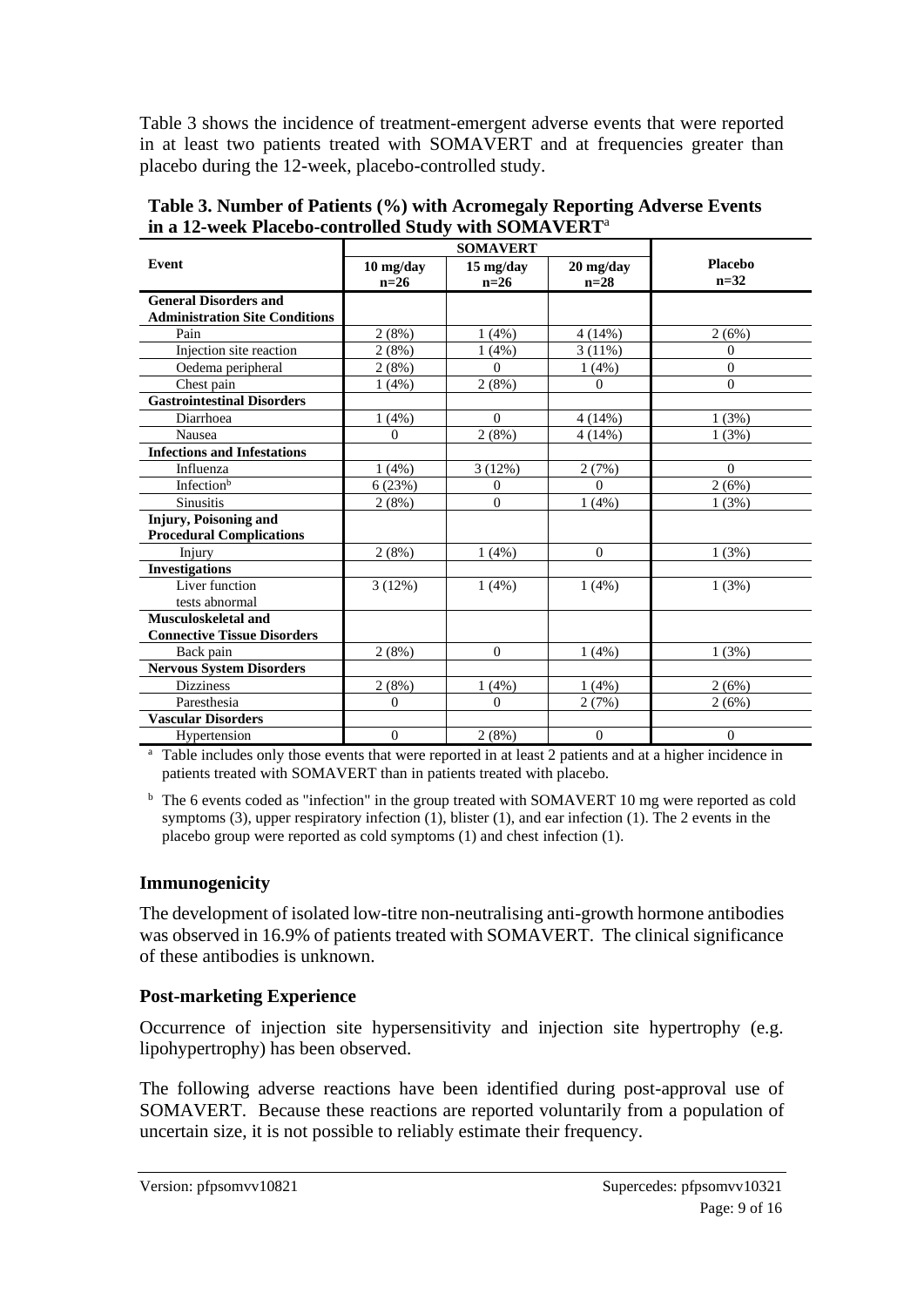**Immune** system disorders: systemic hypersensitivity reactions including anaphylactic/anaphylactoid reactions, laryngospasm, angioedema, generalised skin reactions (rash, erythema, pruritis, urticaria). Some patients required hospitalisation.

### **Reporting suspected adverse effects**

Reporting suspected adverse reactions after registration of the medicinal product is important. It allows continued monitoring of the benefit-risk balance of the medicinal product. Healthcare professionals are asked to report any suspected adverse reactions at [www.tga.gov.au/reporting-problems.](http://www.tga.gov.au/reporting-problems)

### **4.9 Overdose**

### **Signs and symptoms**

There is limited experience of overdosage with SOMAVERT. A patient who selfadministered 80 mg/day of SOMAVERT for seven days did not show clinically significant adverse events that were considered related to the overdose.

### **Recommended treatment**

In cases of overdose, administration of SOMAVERT should be discontinued and not resumed until IGF-I levels return to within or above the normal range.

For information on the management of overdose, contact the Poisons Information Centre on 131126 (Australia).

# **5. PHARMACOLOGICAL PROPERTIES**

## **5.1 Pharmacodynamic properties**

Pharmacotherapeutic group: ATC code: H01AX01

Pegvisomant is an analogue of human growth hormone (GH) that has been structurally altered to act as a GH receptor antagonist.

Pegvisomant is a protein of recombinant DNA origin containing 191 amino acid residues to which several polyethylene glycol (PEG) polymers are covalently bound (predominantly 4 to 6 PEG/protein molecule). The molecular weight of the protein of pegvisomant is 21,998 Daltons. The molecular weight of the PEG portion of pegvisomant is approximately 5000 Daltons. The predominant molecular weights of pegvisomant are thus approximately 42,000, 47,000 and 52,000 Daltons. The schematic below shows the amino acid sequence of the pegvisomant protein (PEG polymers are shown attached to the 5 most probable attachment sites). Pegvisomant is synthesised by a specific strain of *Escherichia coli* bacteria that has been genetically modified by the addition of a plasmid that carries a gene for GH receptor antagonist. Biological potency is determined using a cell proliferation bioassay.

### **Mechanism of action**

Pegvisomant is an analogue of human growth hormone that has been genetically modified to be a growth hormone receptor antagonist.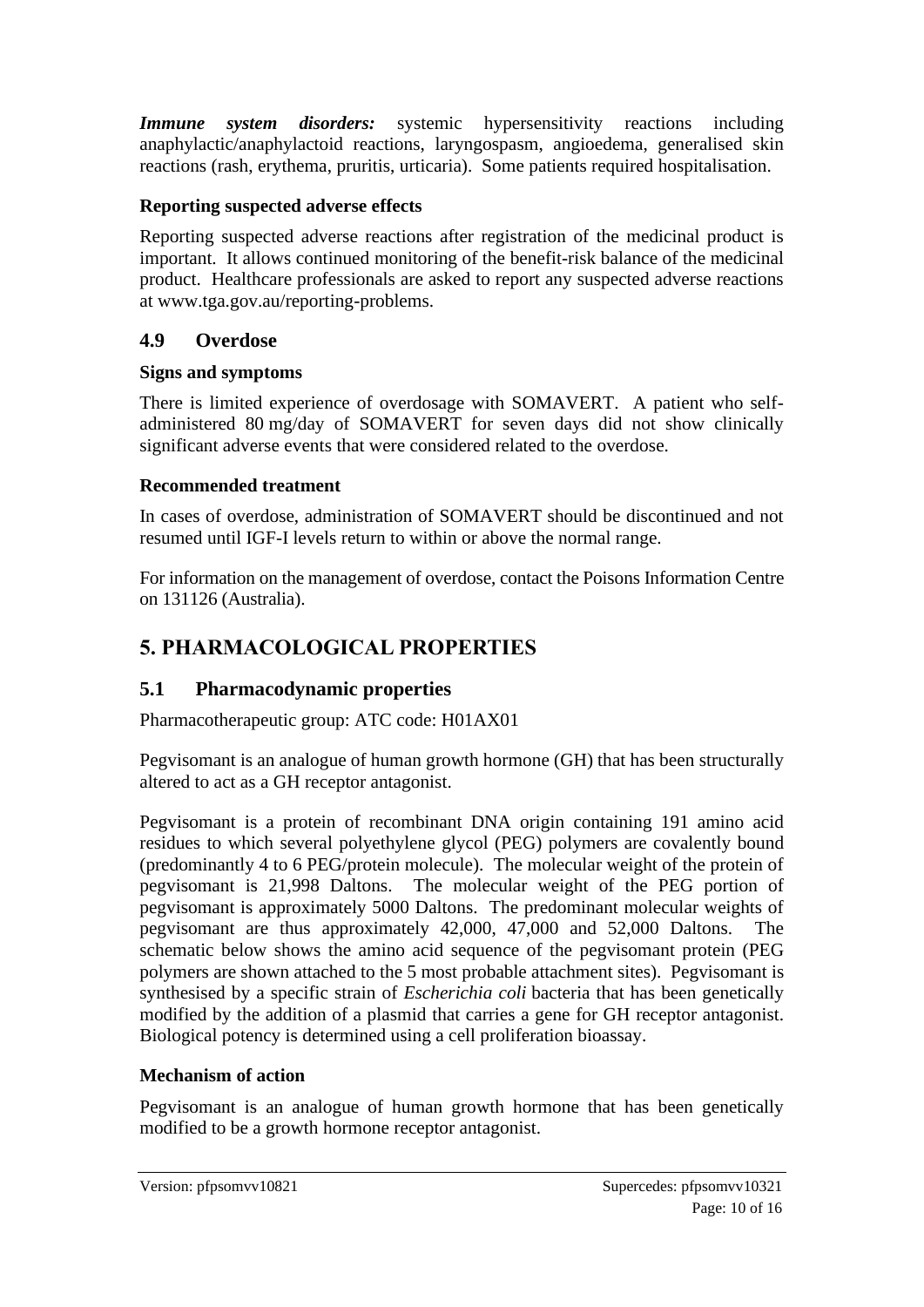Pegvisomant binds to growth hormone receptors on cell surfaces, where it blocks the binding of endogenous growth hormone, and thus interferes with intracellular growth hormone signal transduction. Limited *in vitro* studies suggest that pegvisomant does not bind to other cytokine receptors, including prolactin. Inhibition of growth hormone action with pegvisomant leads to decreased serum concentrations of insulin-like growth factor-I (IGF-I), as well as other growth hormone-responsive serum proteins such as free IGF-I, the acid-labile subunit of IGF-I (ALS), and insulin-like growth factor binding protein-3 (IGFBP-3).

#### **Clinical trials**

Acromegalic patients (n=112) previously treated with surgery, radiation therapy and/or medical therapies participated in a 12-week, randomised, double-blind, multicentre study comparing placebo and SOMAVERT. Following withdrawal from previous medical therapy, the 80 patients randomised to treatment with SOMAVERT received an 80 mg subcutaneous (SC) loading dose, followed by 10, 15 or 20 mg/day SC. Dose dependent, statistically significant reductions in mean IGF-I (p< 0.0001), free IGF-I ( $p<0.05$ ), IGFBP-3 ( $p<0.05$ ) and ALS ( $p<0.05$ ) were observed at all post-baseline visits in the SOMAVERT treatment groups (see Figure 1 and Table 4).





| Table 4. Mean Percent Change from Baseline in IGF-I at Week 12 for Intent-to- |
|-------------------------------------------------------------------------------|
| <b>Treat Population</b>                                                       |

|                                                       | <b>SOMAVERT</b>                             |                               |                                             |                          |
|-------------------------------------------------------|---------------------------------------------|-------------------------------|---------------------------------------------|--------------------------|
|                                                       | $10 \frac{\text{mg}}{\text{day}}$<br>$n=26$ | $15 \text{ mg/day}$<br>$n=26$ | $20 \frac{\text{mg}}{\text{day}}$<br>$n=28$ | <b>Placebo</b><br>$n=31$ |
| Mean percent change<br>from baseline in IGF-I<br>(SD) | $-27(28)$                                   | $-48(26)$                     | $-63(21)$                                   | $-4.0(17)$               |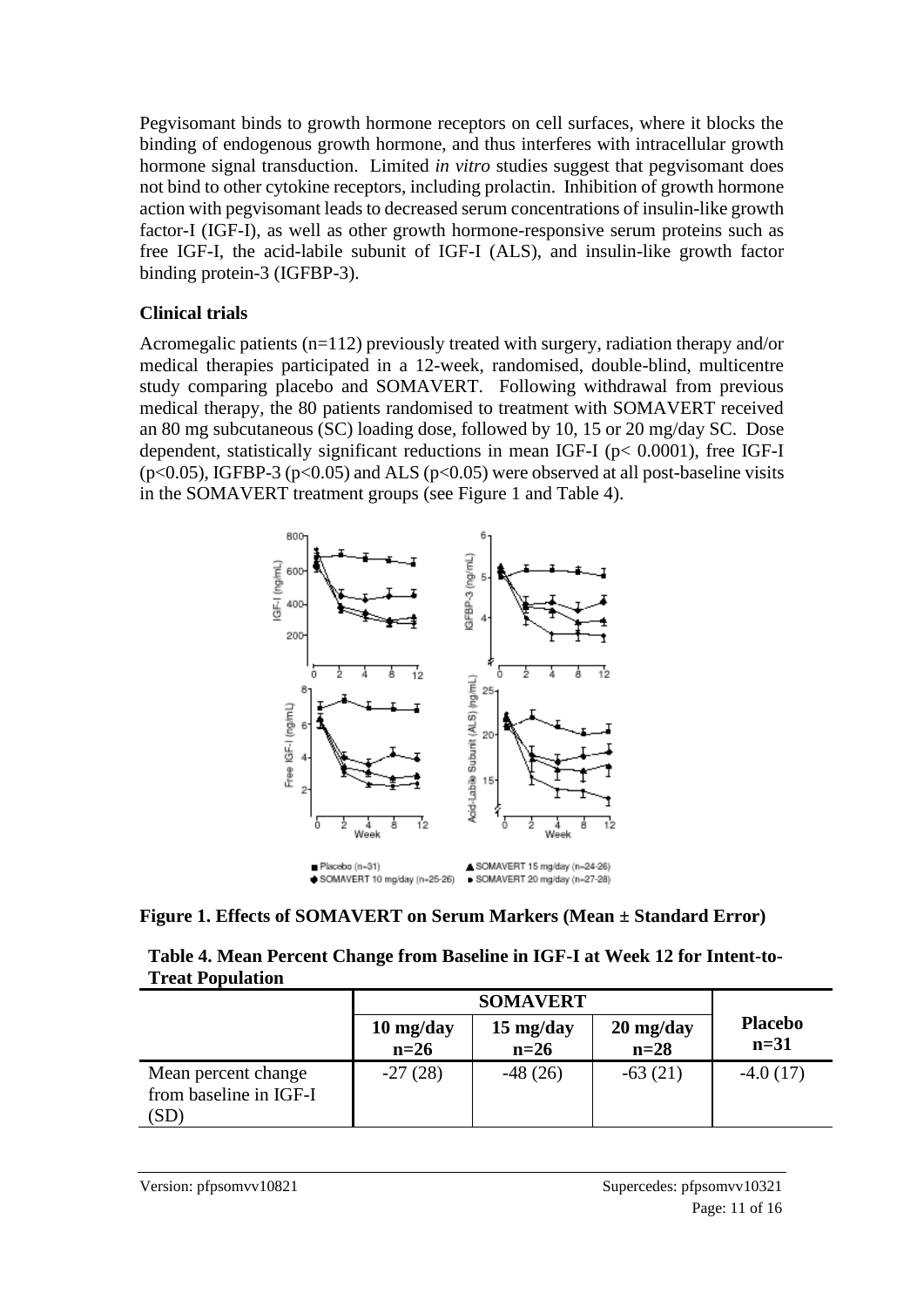| Placebo<br>$(-35, -11)$<br>$(-56, -33)$<br>$(-68, -49)$<br>(95% CI for treatment)<br>difference) | SOMAVERT minus | $-23^{\circ}$ | -44 | $-59$ <sup>T</sup> |  |
|--------------------------------------------------------------------------------------------------|----------------|---------------|-----|--------------------|--|
|                                                                                                  |                |               |     |                    |  |
|                                                                                                  |                |               |     |                    |  |
|                                                                                                  |                |               |     |                    |  |

 $\text{P}<0.01$ 

Serum IGF-I levels were normalised at the end of the study (week 12) in 9.7%, 38.5%, 75% and 82% of subjects treated with placebo, 10 mg/day, 15 mg/day or 20 mg/day SOMAVERT respectively.

Statistically significant differences from placebo (p<0.05) were observed for improvements in the total signs and symptoms score for all dose groups compared to placebo.

A cohort of 38 acromegalic subjects has been followed in a long-term, open-label, dosetitration study for at least 19 consecutive months of daily dosing with SOMAVERT (mean = 84.7 weeks). The mean IGF-I concentration in this cohort fell from 917 ng/mL to 303 ng/mL on SOMAVERT, with 94.7% achieving a normal (age-adjusted) IGF-I concentration. After the first visit at which a normal IGF-I concentration was observed, IGF-I levels remained within the normal range over a mean duration of 19 consecutive months.

### **5.2 Pharmacokinetic properties**

#### **Absorption**

Absorption of pegvisomant following subcutaneous administration is slow and prolonged, and peak serum pegvisomant concentrations are not generally attained until 33-77 hours after administration. The mean extent of absorption of a 20 mg subcutaneous dose was 57%, relative to a 10 mg intravenous dose.

#### **Distribution**

The mean apparent volume of distribution of pegvisomant is relatively small (7 L, with a coefficient of variation of 12%).

After single subcutaneous pegvisomant administration no linearity is observed with rising doses of 10, 15 or 20 mg. Approximately linear pharmacokinetics are observed at steady state in the population pharmacokinetic studies. Mean  $\pm$  SEM serum pegvisomant concentrations after 12 weeks of therapy with daily doses of 10, 15, and 20 mg were  $6600 \pm 1330$ ;  $16,000 \pm 2200$ ; and  $27,000 \pm 3100$  ng/mL, respectively.

#### **Metabolism and Excretion**

The pegvisomant molecule contains covalently bound polyethylene glycol polymers in order to reduce the clearance rate. Clearance of pegvisomant following multiple doses is lower than seen following a single dose. The mean total body systemic clearance of pegvisomant following multiple doses is estimated to be 28 mL/h for subcutaneous doses ranging from 10 to 20 mg/day. Clearance of pegvisomant was found to increase with body weight. Pegvisomant is slowly eliminated from serum, with a mean half-life of approximately 6 days (138 hours) following either single or multiple doses. Renal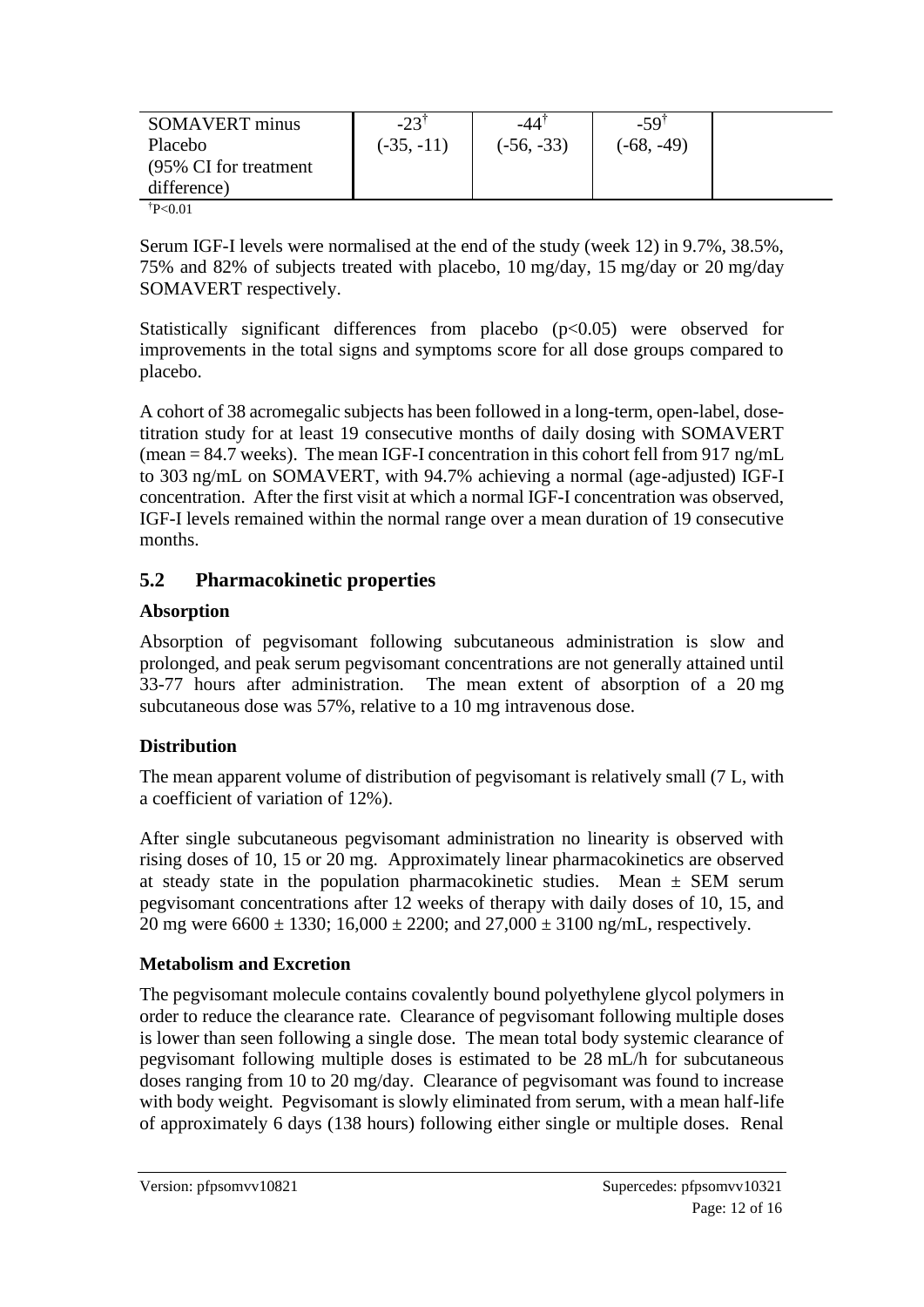clearance of pegvisomant is negligible and accounts for less than 1% of total body clearance. The elimination route of pegvisomant has not been studied in humans.

The pharmacokinetics of pegvisomant are similar in normal healthy volunteers and acromegaly patients. Heavier individuals tend to have a higher total body clearance of pegvisomant than lighter individuals, and may thus require greater doses of pegvisomant.

#### **Special Populations**

No pharmacokinetic data in special populations (children, elderly, populations with renal or hepatic impairment) are available.

The effect of race on the pharmacokinetics of pegvisomant has not been studied.

No gender effect on the pharmacokinetics of pegvisomant was found in a population pharmacokinetic analysis.

## **5.3 Preclinical safety data**

### **Genotoxicity**

SOMAVERT was not mutagenic in the Ames assays or clastogenic in the *in vitro* chromosomal aberration test in human lymphocytes.

### **Carcinogenicity**

A two year carcinogenicity study was performed in rats at subcutaneous doses up to 20 mg/kg/day. Malignant fibrous histiocytomas were found at injection sites in male rats only, but not in female rats, at doses  $\geq 8$  mg/kg/day (producing 10-25 times the systemic exposure in humans at a dose of 0.3 mg/kg/day). The incidence of these tumours was dose dependent and correlated with a dose dependent increase in irritation and inflammation at the injection sites. This response is consistent with literature reports of inert, nongenotoxic biomaterials producing this type of neoplasm in rodents after chronic subcutaneous injection, and the finding is not considered to indicate a carcinogenic hazard to humans.

# **6. PHARMACEUTICAL PARTICULARS**

## **6.1 List of excipients**

Powder: glycine (1.36 mg) mannitol (36.0 mg) dibasic sodium phosphate (1.04 mg) monobasic sodium phosphate monohydrate (0.36 mg)

Diluent: Water for injections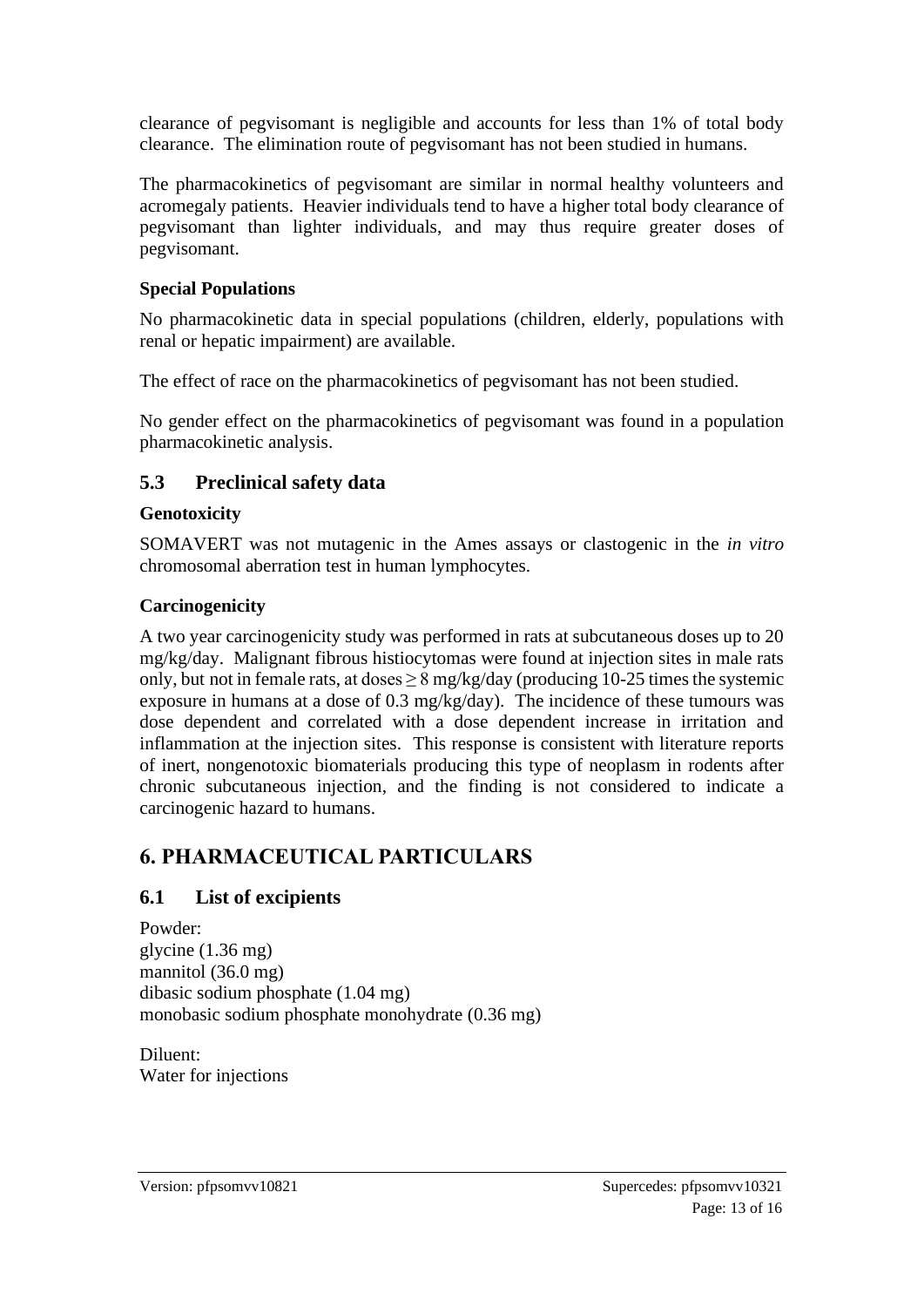# **6.2 Incompatibilities**

Incompatibilities were either not assessed or not identified as part of the registration of this medicine.

# **6.3 Shelf life**

In Australia, information on the shelf life can be found on the public summary of the Australian Register of Therapeutic Goods (ARTG). The expiry date can be found on the packaging.

# **6.4 Special precautions for storage**

Store the vials of powder at  $2^{\circ}C$  to  $8^{\circ}C$  (Refrigerate. Do not freeze). Keep the vial(s) of powder in their carton(s) in order to protect from light.

The carton(s) containing the SOMAVERT powder vial(s) may be stored at room temperature up to a maximum of 25°C for a single period of up to 30 days. The Use By Date should be written on the carton (up to 30 days from the date removed from the refrigerator). Keep the vial(s) in their carton(s) in order to protect from light. The vial(s) may not be returned to refrigerated storage after storage at room temperature. The SOMAVERT powder vial(s) must be discarded if not used within the 30 days of room temperature storage or if not used within the manufacturers' expiry date printed on the carton, whichever is earlier.

Store the pre-filled diluent syringe(s) at room temperature (below  $25^{\circ}$ C) or in a refrigerator ( $2^{\circ}$ C to  $8^{\circ}$ C). Do not freeze.

The reconstituted solution should be administered as soon as possible (within 6 hours). If storage is necessary, hold at  $2^{\circ}C$  to  $8^{\circ}C$  for not more than 6 hours.

# **6.5 Nature and contents of container**

SOMAVERT is supplied as lyophilised powder in glass vials and Water for Injections (diluent) in glass syringes. SOMAVERT 10 mg and 15 mg are available in packs of 30 vials plus 30 diluent syringes. SOMAVERT 20 mg is available in pack(s) of 1 or 30 vials plus equal number diluent syringes.

## **6.6 Special precautions for disposal**

In Australia, any unused medicine or waste material should be disposed of in accordance with local requirements.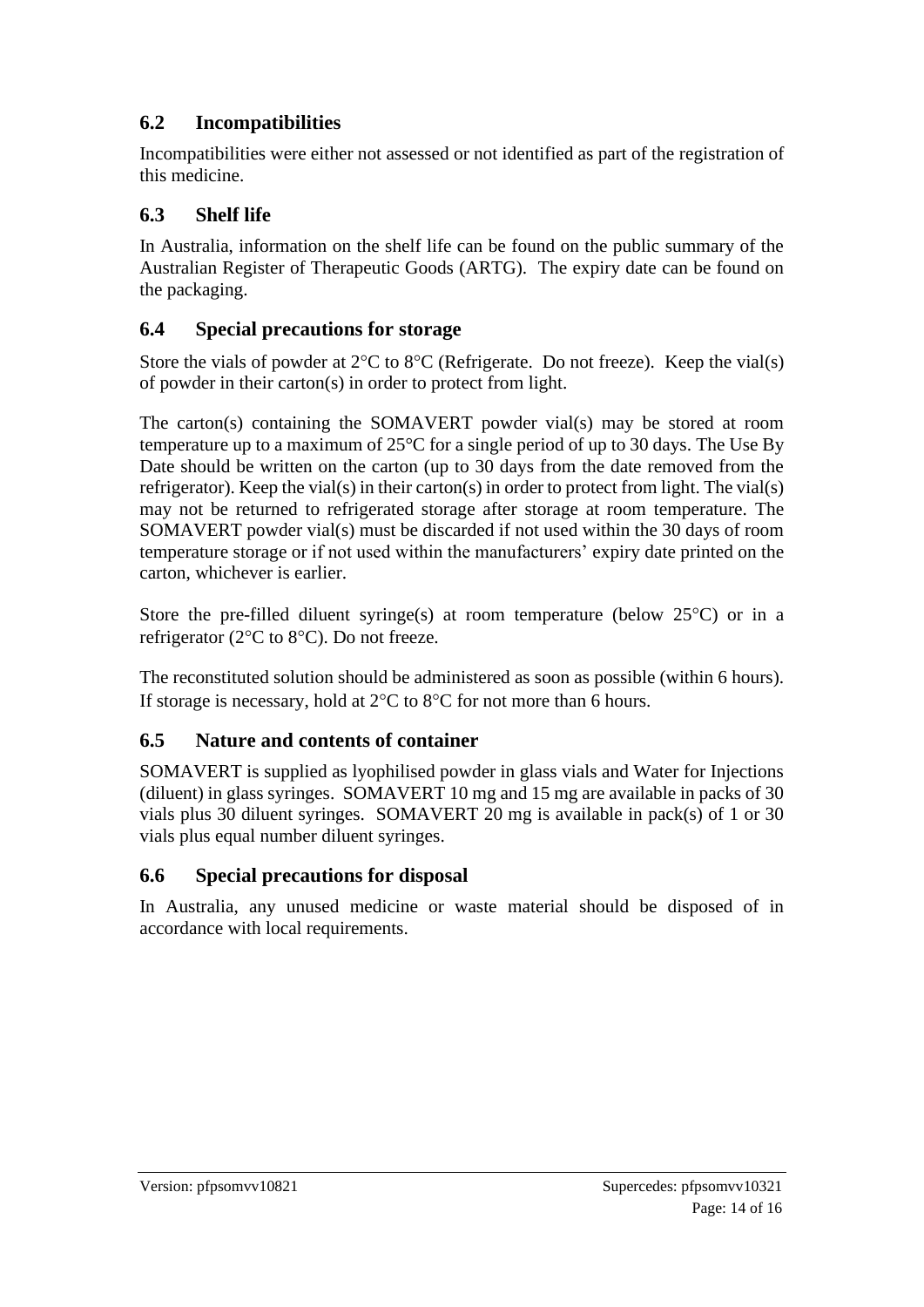### **6.7 Physicochemical properties**

## **Chemical structure**



PEG attachment sites: Phe<sub>1</sub>, Lys<sub>38</sub>, Lys<sub>41</sub>, Lys<sub>70</sub>, Lys<sub>115</sub>, Lys<sub>120</sub>, Lys<sub>140</sub>, Lys<sub>145</sub>, Lys<sub>158</sub>

## **CAS number**

218620-50-9

# **7. MEDICINE SCHEDULE (POISONS STANDARD)**

S4 – Prescription only medicine.

# **8. SPONSOR**

Pfizer Australia Pty Ltd Level 17, 151 Clarence Street Sydney NSW 2000 Toll Free Number: 1800 675 229 www.pfizer.com.au

# **9. DATE OF FIRST APPROVAL**

9 December 2005

# **10. DATE OF REVISION**

4 August 2021

® Registered Trademark